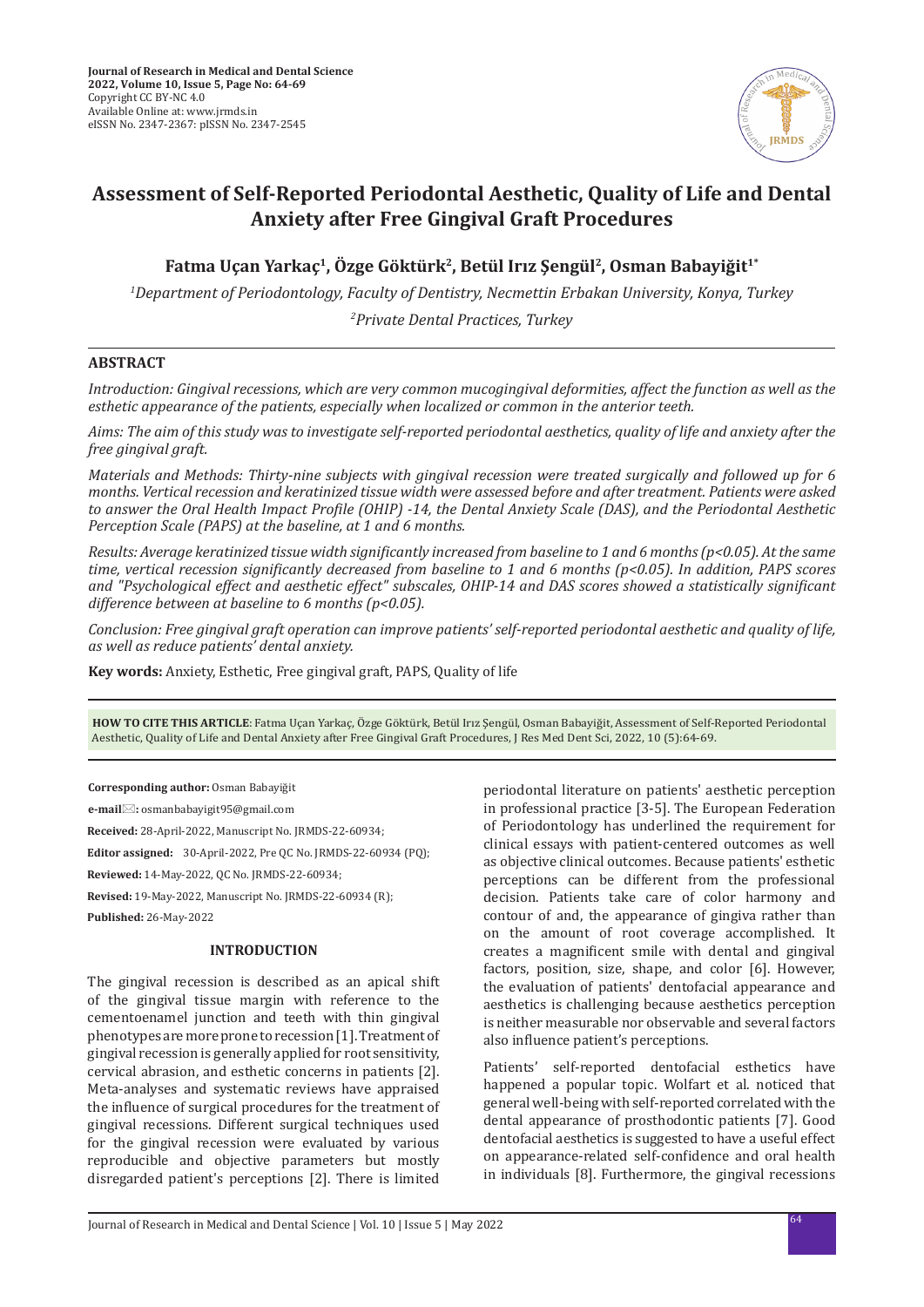in the anterior teeth which are an important esthetic problem, causes a non-esthetic appearance when the patient smiles. However, there is only one study about a self-reporting scale that measures the direct aspects of gingival esthetics in patients with gingival problems [9].

Dental anxiety is a general status that prohibits an important part of the community from visiting the dentist and taking dental therapy. Researchers represent that  $~4$ -7% of adults suffer from dental anxiety and can refrain from varied s dental care or dental method and thus there were often disrupted the oral health of patients [10,11]. Berggren recommended that define how dental anxiety preserved and concerned about health over time [12]. In this model, dental anxiety may cause evasion of dental care, which reasons a decrease in oral health that may get about feelings of inferiority and shame. These unfavorable feelings about the person's inability to sustain oral health and dental care further increase the initial anxiety and avoidance attitude and further reduce oral health. Studies have also shown that poor oral health in general is associated with deteriorated quality of life [13,14].

Studies have been conducted with dental anxiety in patients with gingival recession or the effects of the gingival recession on oral health-related quality of life (OHRQoL) [15,16]. However, it is also important to evaluate the dentofacial aesthetics reported by the patients themselves. The purpose of this study is to investigate self-reported periodontal aesthetics, quality of life and anxiety in patients with periodontal aesthetic problems after the free gingival graft.

## **MATERIALS AND METHODS**

Thirty-nine adult patients were included (aged between 18 and 45 years old) and planned to get free gingival graft operation to treat a lack of keratinized tissue width in the mandibular central incisor region after oral hygiene instructions. The study is based on the assessment of patient-centered outcomes, which is could utility both patients and periodontists. Subjects were recruited from among the patients seeking periodontal therapy in the Department of Periodontology of the Faculty of Dentistry. The Ethics Committee (2019/06) approved the study protocol in accordance with the Helsinki Declaration. Written informed consent was obtained from all participants. The study was approved by the ethical committee was carried out in accordance with the tenets of the Declaration of Helsinki.

To minimize confounders such as illnesses and aging on quality of life, perception of esthetic and dental anxiety, we evaluated young to middle-aged subjects without co-morbid psychiatric or systemic disease. Inclusion criteria for all groups were age 18–45 years with at least 20 remaining teeth. Exclusion criteria were any uncontrolled systemic disease; chronic use of any medication that may affect pain perception; a comorbid malignant disease; an acute dental or periodontal condition and pregnancy/lactation.

#### **Clinical Assessments**

All patients received full-mouth non-surgical periodontal therapy and general oral hygiene instructions. After the initial therapy, gingival recessions were treated with free gingival grafts with placed on prepared recipient sites on the mandibular anterior area.

At baseline, 1 months and 6 months after the surgical treatment, keratinized tissue (KT) (distance between the mucogingival junction and most apical point of the gingival tissue margin) width and vertical recession (VR) (distance between the most apical point of the gingival tissue margin and cemento-enamel junction) were measured with a periodontal probe to the nearest millimeter from the recession sites.

# **Evaluation of Patient Centered Outcomes**

#### **Corah's Dental Anxiety Scale (DAS)**

Pre-surgical evaluation of subjects' anxiety was performed. Each patient was asked to complete a dental anxiety scale at baseline and 6 months after the surgical treatment. DAS is the most often used dental fear scale for adults in whom adults are asked to rate their fear regarding four dental situations on a 5-point scale [17]. The sum of the scores yields the total score (range from 4 to 20) and higher DAS scores show higher levels of dental anxiety.

#### **Oral Health Impact Profile Assessment (OHIP-14)**

The OHIP-14 questionnaire was used to evaluate OHRQoL at baseline and 6 months after the surgical treatment [18]. The OHIP-14 is a 14-item measurement, by a selfreported oral health assessment index. The OHIP-14 contains seven conceptual domains of OHRQoL; physical pain, psychological discomfort, psychological disability, physical disability, social disability, functional limitation, and handicap. For each subject was asked to complete the questionnaire, with values ranging from 0 to 4. All of the points given to 14 items were collected and the totals of OHIP-14 scores were calculated. The higher OHIP-14 scores describe the poor quality of life. OHIP-14 scale measures had been previously validated through being performed on Turkish dental outpatients [19].

## **Periodontal Aesthetic Perception Assessment (PAPS)**

The periodontal esthetic perception scale was developed by Gokturk et al. [9] to evaluate periodontal and dental aesthetics perception. PAPS is a 14-item measurement, by a self-reported periodontal and dental aesthetics perception, includes two conceptual domains of periodontal and dental aesthetics; psychological effect (items 2, 5, 6), aesthetic effect (items 1, 3, 4). Subjects with periodontal aesthetic problems have lower satisfaction scores [3]. The test-retest reliability and internal consistency were 0.769 [9]. PAPS questionnaire was performed for assessment of periodontal esthetic perception at baseline, 1 and 6 months after completion of the root coverage procedure.

#### **Statistical analysis**

Statistical analysis was performed using SPSS 21.0 (SPSS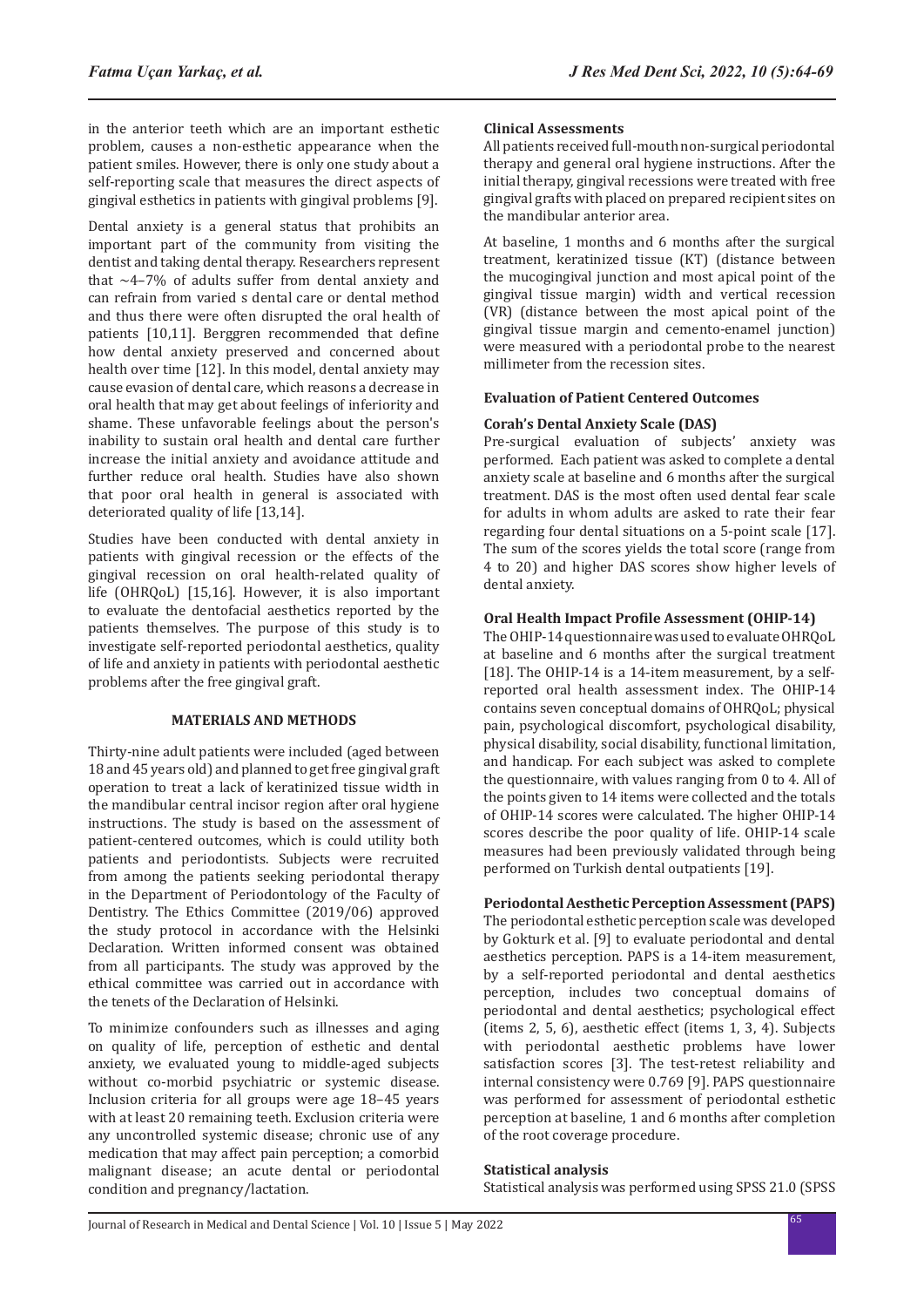Inc., Chicago, IL, USA). For descriptive analyses, mean values and standard deviations were calculated based on the subject as the unit. The Kolmogorov-Smirnov test was used to test for normality of the distribution. Statistical differences within the subjects were identified with the repeated measures ANOVA test for comparing the differences in PAPS scores between the follow-up visits and Paired sample t test for comparing the differences in DAS and OHIP-14 scores between the follow-up visits. In addition, the repeated measures ANOVA for comparing the differences in vertical recession (in millimeters) and keratinized tissue width (in millimeters) between the follow-up visits after the surgical procedures. Statistical

#### **RESULTS**

The demographic and socioeconomic characteristics of all subjects are summarized in Table 1.

#### The mean ages of subjects were 37.90±9.72.

significance was considered at p < 0.05.

The mean initial keratinized tissue width and vertical recession depth were 2.41±1.31 mm and 1.23±0.90 mm, respectively. After at 1 months for a re-examination, significant intragroup differences in subjects were detected the mean in VR reduction (1.43±1.35 mm) and KT gain  $(4.94 \pm 1.37 \text{ mm})$  (p<0.05). After at 6 months for a re-examination VR reduction and KT gain were 0.94±1.19 mm and 5.25±1.27 mm, respectively. In patients, revealed significant improvements from baseline to 6 months (p<0.05) (Table 2).

The mean patient-perceived esthetic outcome according to subjective analysis was 10.94±4.21. Table 3 indicates the mean PAPS total and sub-scores, PAPS categories, psychological effect and aesthetic effect as indicated by the study groups during study duration. Total PAPS scores and "Psychological effect and aesthetic effect" subscales showed a statistically significant difference between at baseline and 1 months for a re-examination (p<0.05). After at 6 months for a re-examination total PAPS scores and "Psychological effect and aesthetic effect" subscales were 17.69±4.93, 8.46±2.76 and 9.23±2.51, respectively. In patients, PAPS scores revealed significant improvements from baseline to 6 months (p<0.05) (Table 3). The internal consistency coefficients of the individual subscales and PAPS scores of all patients are shown in Table 3. Cronbach's alpha values in patients were 0.852 and ranged from 0.858 to 0.890 for PAPS subscales (Table 3).

The general distribution of the OHIP-14 items along with the scores of the patients is presented in Table 4. At baseline and 6 months after completion of the root coverage procedure, the effect of oral health on the QoL in patients with suffered gingival recession was

**Table 1: Demographic characteristics of patients.**

|                             | <b>Patients</b> |  |  |  |
|-----------------------------|-----------------|--|--|--|
| Age (mean±SD)               | 37.90±9.72      |  |  |  |
| Gender (n (%))              |                 |  |  |  |
| Women                       | 37 (95.1)       |  |  |  |
| Men                         | 2(4.9)          |  |  |  |
| Education Level (n (%))     |                 |  |  |  |
| Primary school              | 21 (53.8)       |  |  |  |
| Secondary school            | 4(10.3)         |  |  |  |
| High school                 | 6(15.4)         |  |  |  |
| University                  | 8(20.5)         |  |  |  |
| Socioeconomic Level (n (%)) |                 |  |  |  |
| Low                         | 10(25.6)        |  |  |  |
| Medium                      | 13 (33.3)       |  |  |  |
| High                        | 16 (41.0)       |  |  |  |
|                             |                 |  |  |  |

**Table 2: Measurement of Clinical Parameters at Baseline and at 1 and 6 Months.**

|                               | Patients (n=39) |                 |                 |          |
|-------------------------------|-----------------|-----------------|-----------------|----------|
|                               | <b>Baseline</b> | 1 Months        | 6 Months        |          |
| Vertical Recession (mm)       | $2.41 \pm 1.31$ | $1.43 + 1.35$   | $0.94 \pm 1.19$ | $0.000*$ |
| Keratinized Tissue Width (mm) | 1.23±0.90       | $4.94 \pm 1.37$ | $5.25 \pm 1.27$ | $0.000*$ |

**Table 3: Mean PAPS total and sub-scales scores in patients and Cronbach's Alpha values for PAPS.**

| <b>PAPS</b>                        | Patients (n=39) |                  |                 |          |                         |
|------------------------------------|-----------------|------------------|-----------------|----------|-------------------------|
|                                    | <b>Baseline</b> | 1 Months         | 6 Months        |          | <b>Cronbach's Alpha</b> |
| PAPS-total                         | $10.94 + 4.21$  | $20.15 \pm 3.58$ | 17.69±4.93      | $0.000*$ | 0.852                   |
| Psychological effect (items 1,3,4) | $4.12 + 2.55$   | $9.17 + 2.82$    | $8.46 \pm 2.76$ | $0.000*$ | 0.858                   |
| Aesthetic effect (items 2,5,6)     | $6.82 + 2.30$   | $10.89 \pm 1.63$ | $9.23 \pm 2.51$ | $0.000*$ | 0.89                    |

**Table 4: Mean Oral Health Impact Profile-14 total and sub-scales scores in patients and Cronbach's Alpha values for OHIP-14.**

| OHIP                                   |                 | Patients (n=39) |          |                         |  |
|----------------------------------------|-----------------|-----------------|----------|-------------------------|--|
|                                        | <b>Baseline</b> | 6 Months        | р        | <b>Cronbach's Alpha</b> |  |
| OHIP-14- total                         | 20.48±10.25     | $10.92 + 9.70$  | $0.000*$ | 0.828                   |  |
| Functional limitation (OHIP-1 + 2)     | $2.69 \pm 2.20$ | 1.48±1.69       | $0.004*$ | 0.756                   |  |
| Physical pain (OHIP-3 + 4)             | $4.51 \pm 2.10$ | $2.12 + 2.31$   | $0.000*$ | 0.737                   |  |
| Psychological discomfort (OHIP-5 + 6)  | $3.64 \pm 2.00$ | $2.58 \pm 2.23$ | $0.014*$ | 0.759                   |  |
| Physical disability (OHIP-7 + 8)       | $3.00 \pm 1.86$ | $1.53 \pm 2.16$ | $0.000*$ | 0.737                   |  |
| Psychological disability (OHIP-9 + 10) | $2.25 \pm 1.99$ | $1.25 \pm 1.46$ | $0.008*$ | 0.748                   |  |
| Social disability (OHIP-11 + 12)       | $2.46 \pm 2.39$ | $0.87 + 1.37$   | $0.000*$ | 0.734                   |  |
| Handicap (OHIP-13 + 14)                | $1.92 + 2.01$   | $1.05 + 1.57$   | $0.010*$ | 0.755                   |  |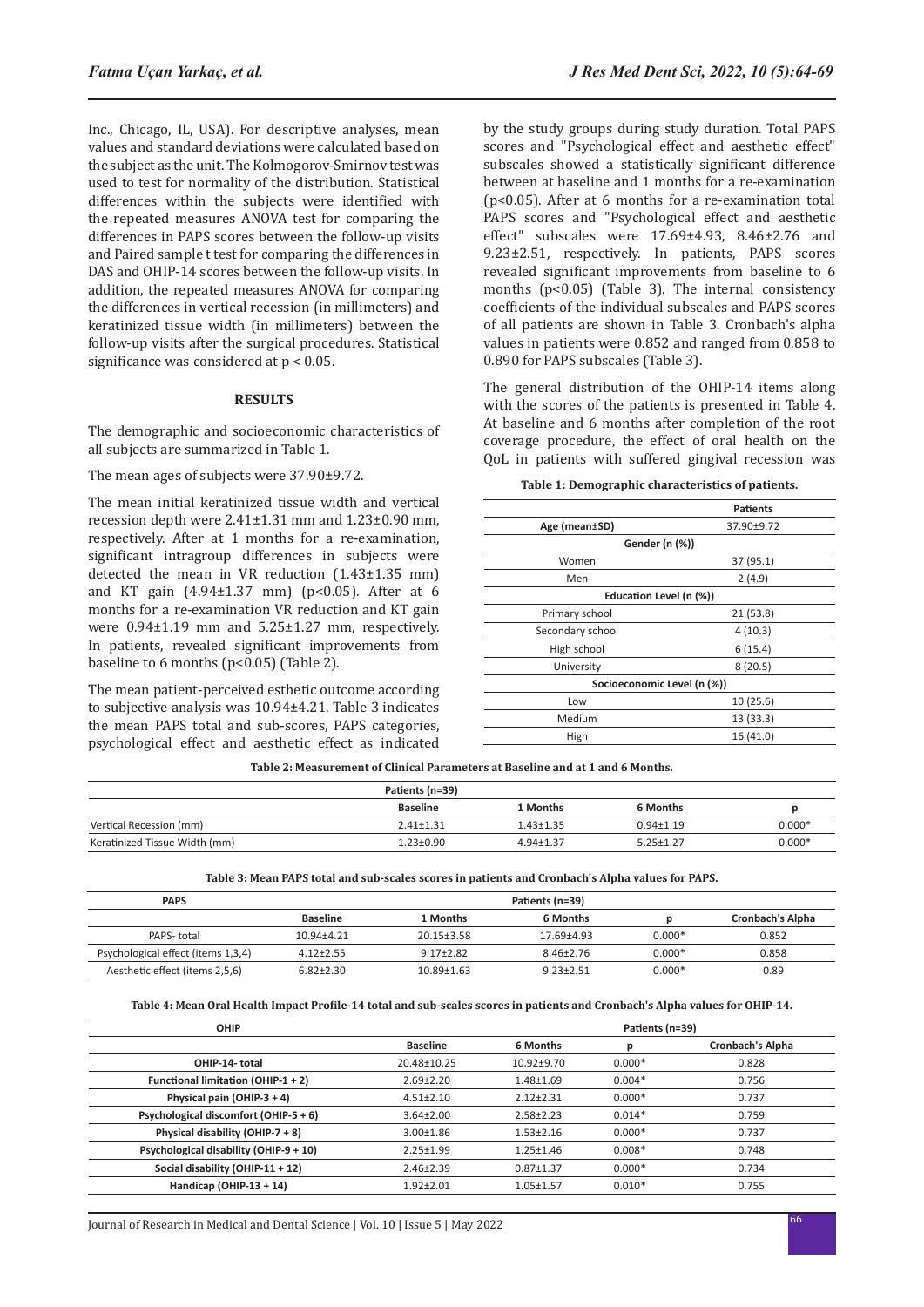20.48±10.25 and 10.92±9.70, respectively. Total OHIP-14 scores and subscales showed a statistically significant difference between at baseline and 6 months for a re-examination (p<0.05). In patients, OHIP-14 scores revealed significant improvements from baseline to 6 months (p<0.05) (Table 4). The internal consistency coefficients of the individual total OHIP-14 and subscales scores of all patients are shown in Table 4. Cronbach's alpha values in patients were 0.828 and ranged from 0.734 to 0.759 for OHIP-14 subscales (Table 4).

The mean total DAS scores at baseline and 6 months after completion of the root coverage procedure were 9.76±2.87 and 8.64±2.83, respectively. In patients, DAS scores revealed significant improvements from baseline to 6 months ( $p<0.05$ ).

#### **DISCUSSION**

To the best of our knowledge, this is the first study that evaluates to patient-centered outcomes OHRQoL, dental anxiety and periodontal esthetic perception in patients with gingival recession. The present study addressed that treatments of the gingival recession were improved the OHRQoL, dental anxiety and periodontal esthetic perception in individuals.

Patients with suffered gingival recession exhibited worse OHIP-14 scores. Gingival recessions consequences, such as tooth loss, tooth mobility, and, pain may compromise smile esthetic and speech, and consequently, negatively influence the quality of life and self-esteem [14,20]. Some studies report that discomfort and pain after free gingival graft procedures [21,22]. Douglas de Oliveria et al. suggested that the reduction in tooth hypersensitivity as the reason for the healing of QoL after root coverage surgery procedures [23]. These procedures reduced QoL scores and thus, improved QoL post-treatment. Ozcelik et al. investigated the immediate postoperative QoL of periodontitis patients after non-surgical and surgical treatments and they found that surgery without enamel matrix derivative experienced the worst QoL in the immediate postoperative [16]. The results from some studies recommended that surgical and non-surgical periodontal therapy can increase the QoL of patients. Root coverage procedures like connective tissue grafts increase QoL of patients with recession irrespective of the amount of root coverage reached [21]. In the present study, free gingival graft operation has improved the quality of life in a patient with gingival recession postoperative at 1 and 6 months. However, unlike other studies, the results of the present study demonstrated that was a positive relationship between VR reduction and KT gain and OHIP-14 scores.

Dental anxiety is a universal problem dental health problem in the populations of many countries and the prevalence of dental anxiety has been the subject of many studies [13,24]. Dental anxiety leads to avoidance of dental care which results in severe adverse consequences of patients' oral health and general health. Besides, dental anxiety is strongly associated with oral hygiene and impairing the oral health-related quality of life and esthetics perception [25,26]. The patients with gingival recessions are complaining to hypersensitivity and feeling the fear of tooth loss but to the authors' knowledge, there is no study investigating this symptom or considering it as a patient-centered outcome in root coverage [15]. In the present study, the patients had moderate dental anxiety scores at baseline and free gingival graft operation was decreased the dental anxiety scores in a patient with gingival recession postoperative at 6th months.

Orofacial esthetics, which contained the gingiva, teeth, mouth and face assessment is negatively affected by dental anxiety. The patients with dental anxiety had lower ratings of satisfaction on all aspects of orofacial esthetics. The low level of satisfaction with the orofacial esthetics was reported in aesthetically impaired prosthodontic patients and patients with anxiety [27]. Furthermore, the orofacial appearance was related to self-reported oral health status and dental condition, and anxiety. Orofacial aesthetics improved appearancerelated self-confidence in young individuals after orthodontic therapy [8]. Besides orthodontic problems, periodontal problems also remarkably impact the perception of dental aesthetics. Periodontal aesthetics are a complement to dental aesthetics and measure by the PAPS questionnaire. Patients with periodontal aesthetic problems such as gingival enlargements, gingival recessions, and excessive gingival appearance have lower satisfaction scores [3]. Ribeiro et al. (2014) and Cairo et al. (2012) reported that satisfaction perception of patients had mean >85 VAS values after periodontal surgery used by visual analog scale. But these studies no noticed baseline satisfaction levels [28,29]. The effect of the tooth and gingival display on smile aesthetics has been investigated in various studies [6,30-32]. Van der Geld et al. (2007) investigated patient-centered outcomes on smile attractiveness and submitted that tooth size and visibility and upper lip position were important factors in self-perception of smile attractiveness [33]. Silva et al. assessed patient-centered and clinical outcomes of aesthetic crown lengthening surgery. They reported that while the patients were not pleased with tooth and gingival display when talking or smiling prior to therapy, most patients happen very satisfied with these features, postoperatively [3]. Roman et al. (2012) investigated evaluate the patient-centered outcomes after treatment of single and multiple recessions ant they found all patients judged the esthetic appearance as improved [5], similar to other studies [34,35]. There are many studies on objective outcomes of gingival recessions in literature [36-39], but a few studies investigated patient-centered esthetic outcomes and perception of appearance and satisfaction. There were used commonly a visual analog scale (VAS) or a 5‐point scale to define patients' satisfaction with the esthetic outcome in these studies [40]. At present study, the patients noticed significant improvements in periodontal esthetics perception at 1 and 6 months. The operation area was completely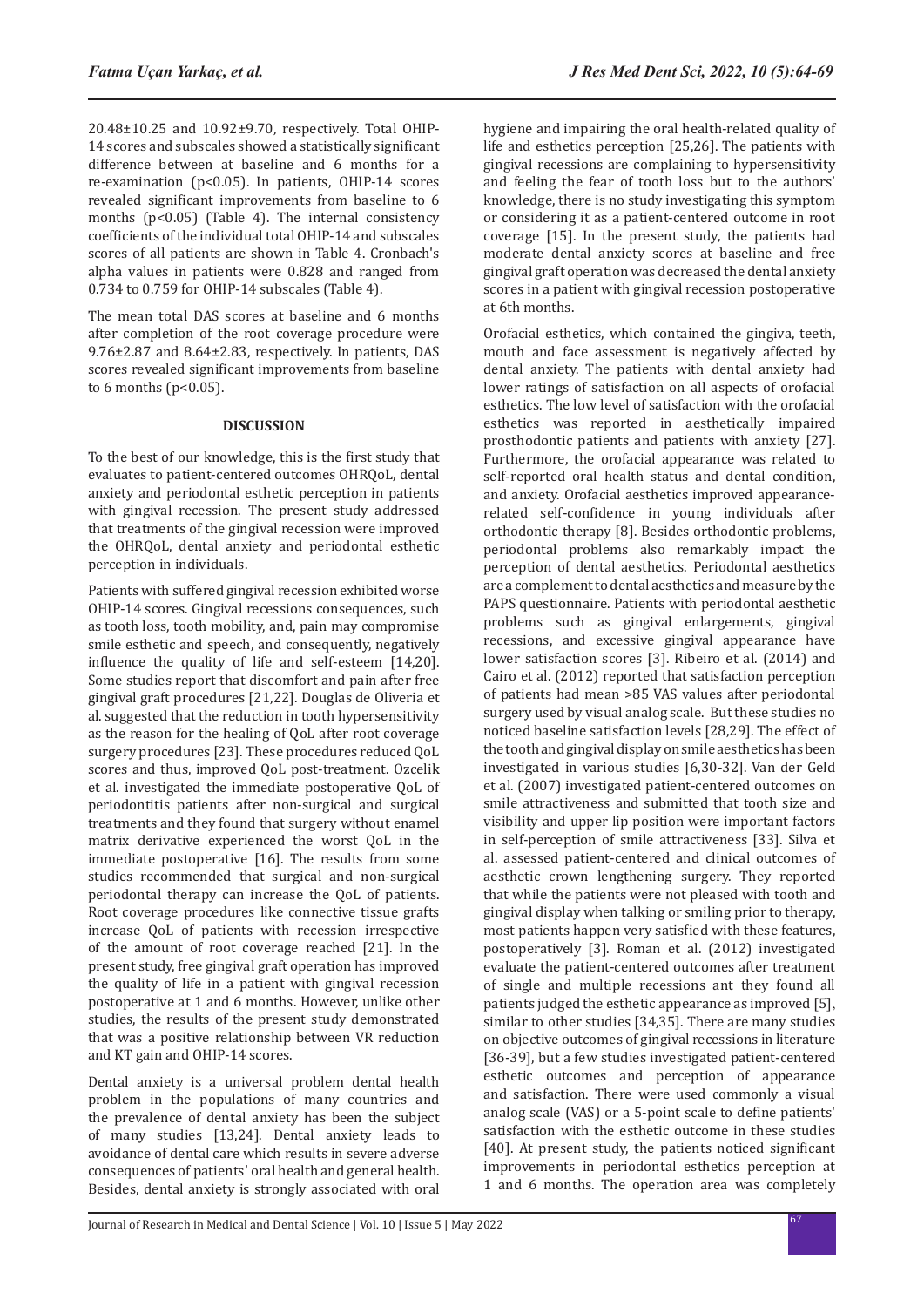healing and the grafted tissue was matured and showed a good esthetic appearance at postoperative 6 months.

These findings showed that free gingival graft operation was provided VR reduction and KT gain and thus improved patient-centered outcomes as increased patients' periodontal esthetic perception and quality of life and also decreased patients' dental anxiety.

#### **CONCLUSION**

Gingival recessions affect negatively one persons' esthetic perception and quality of life and can cause dental anxiety. In addition, the surgical treatment of gingival recessions has a positive effect on oral health quality of life, periodontal esthetic perception and reduction of anxiety as well as improvement keratinized tissue width and reduction of recession.

#### **ACKNOWLEDGEMENT**

The study was self-funded by the authors. The authors declare that there are no conflicts of interest in this study. This research did not receive any specific grant from funding agencies in the public, commercial, or notfor-profit sectors.

#### **REFERENCES**

- 1. Cortellini P, Bissada NF. [Mucogingival conditions in the](https://aap.onlinelibrary.wiley.com/doi/full/10.1002/JPER.16-0671) [natural dentition: Narrative review, case definitions,](https://aap.onlinelibrary.wiley.com/doi/full/10.1002/JPER.16-0671) [and diagnostic considerations](https://aap.onlinelibrary.wiley.com/doi/full/10.1002/JPER.16-0671). J Periodontol 2018; 89:S204-13.
- 2. Mounssif I, Stefanini M, Mazzotti C, et al. [Esthetic](https://onlinelibrary.wiley.com/doi/abs/10.1111/prd.12216) [evaluation and patient‐centered outcomes in root‐](https://onlinelibrary.wiley.com/doi/abs/10.1111/prd.12216) [coverage procedures](https://onlinelibrary.wiley.com/doi/abs/10.1111/prd.12216). Periodontol 2000 2018; 77:19-53.
- 3. Silva CO, Soumaille JM, Marson FC, et al. [Aesthetic crown](https://onlinelibrary.wiley.com/doi/abs/10.1111/jcpe.12482) [lengthening: periodontal and patient‐centred outcomes.](https://onlinelibrary.wiley.com/doi/abs/10.1111/jcpe.12482) J Clin Periodontol 2015; 42:1126-34.
- 4. Nieri M, Pini Prato GP, Giani M, et al. [Patient perceptions](https://onlinelibrary.wiley.com/doi/abs/10.1111/jcpe.12114) [of buccal gingival recessions and requests for treatment.](https://onlinelibrary.wiley.com/doi/abs/10.1111/jcpe.12114) J Clin Periodontol 2013; 40:707-12.
- 5. Roman A, Balazsi R, Septimiu Cämpian R, et al. [Patient](https://www.quintessence-publishing.com/deu/en/article/840576)[centered outcomes after subepithelial connective tissue](https://www.quintessence-publishing.com/deu/en/article/840576) [grafts and coronally advanced flaps.](https://www.quintessence-publishing.com/deu/en/article/840576) Quintessence Int 2012; 43:841-51.
- 6. Malkinson S, Waldrop TC, Gunsolley JC, et al. [The effect](https://aap.onlinelibrary.wiley.com/doi/abs/10.1902/jop.2012.120403) [of esthetic crown lengthening on perceptions of a](https://aap.onlinelibrary.wiley.com/doi/abs/10.1902/jop.2012.120403) patient['s attractiveness, friendliness, trustworthiness,](https://aap.onlinelibrary.wiley.com/doi/abs/10.1902/jop.2012.120403) intelligence, and self-confidence. J Periodontal 2013; 84:1126-33.
- 7. Wolfart S, Quaas AC, Freitag S, et al. [General well-being](http://www.quintpub.com/userhome/ijp/ijp_19_5_wolfart_4.pdf) [as an important co-factor of self-assessment of dental](http://www.quintpub.com/userhome/ijp/ijp_19_5_wolfart_4.pdf) [appearance](http://www.quintpub.com/userhome/ijp/ijp_19_5_wolfart_4.pdf). Int J Prosthodont 2006 ;19.
- 8. Gokturk O, Yarkac F, Basol G. [Development and validation](https://onlinelibrary.wiley.com/doi/10.1111/jcpe.13000) [of the periodontal aesthetic perception scale in patients](https://onlinelibrary.wiley.com/doi/10.1111/jcpe.13000) [with periodontal problems.](https://onlinelibrary.wiley.com/doi/10.1111/jcpe.13000) J Clin Periodontol 2018; 45:1247-54.
- 9. Armfield JM, Stewart JF, Spencer AJ. [The vicious cycle of](https://link.springer.com/article/10.1186/1472-6831-7-1)  [dental fear: Exploring the interplay between oral health,](https://link.springer.com/article/10.1186/1472-6831-7-1)  [service utilization and dental fear.](https://link.springer.com/article/10.1186/1472-6831-7-1) BMC Oral Health. 2007; 7:1-5.
- 10. Lillehaug Agdal M, Raadal M, Skaret E, et al. [Oral health](https://www.tandfonline.com/doi/abs/10.1080/00016350701793714)  [and oral treatment needs in patients fulfilling the DSM-](https://www.tandfonline.com/doi/abs/10.1080/00016350701793714)[IV criteria for dental phobia: Possible influence on the](https://www.tandfonline.com/doi/abs/10.1080/00016350701793714)  [outcome of cognitive behavioral therapy.](https://www.tandfonline.com/doi/abs/10.1080/00016350701793714) Acta Odontol Scand. 2008; 66:1-6.
- 11. Berggren U, Meynert G. [Dental fear and avoidance:](https://jada.ada.org/article/S0002-8177(84)92032-4/pdf)  [Causes, symptoms, and consequences.](https://jada.ada.org/article/S0002-8177(84)92032-4/pdf) J Am Dent Assoc 1984; 109:247-51.
- 12. Levin L, Zini A, Levine J, et al. [Dental anxiety and oral](https://link.springer.com/article/10.1007/s00784-017-2234-8)  [health-related quality of life in aggressive periodontitis](https://link.springer.com/article/10.1007/s00784-017-2234-8)  [patients.](https://link.springer.com/article/10.1007/s00784-017-2234-8) Clin Oral Investig 2018; 22:1411-22.
- 13. Meusel DR, Ramacciato JC, Motta RH, et al. [Impact of the](https://www.jstage.jst.go.jp/article/josnusd/57/2/57_87/_article)  [severity of chronic periodontal disease on quality of life.](https://www.jstage.jst.go.jp/article/josnusd/57/2/57_87/_article) J Oral Sci 2015; 57:87-94.
- 14. Masud M, Al-Bayaty FH, Muhamed NA, et al. [Gingival](http://www.jidmr.com/journal/wp-content/uploads/2017/12/12.D17_416_Fouad_AL_Bayaty6.pdf)  [recession and dentine hypersensitivity in periodontal](http://www.jidmr.com/journal/wp-content/uploads/2017/12/12.D17_416_Fouad_AL_Bayaty6.pdf)  [patients: Is it affecting their oral health related quality](http://www.jidmr.com/journal/wp-content/uploads/2017/12/12.D17_416_Fouad_AL_Bayaty6.pdf)  [of life?.](http://www.jidmr.com/journal/wp-content/uploads/2017/12/12.D17_416_Fouad_AL_Bayaty6.pdf) J Int Dent Med Res 2017; 10.
- 15. Ozcelik O, Haytac MC, Seydaoglu G. [Immediate post‐](https://onlinelibrary.wiley.com/doi/10.1111/j.1600-051X.2007.01120.x) [operative effects of different periodontal treatment](https://onlinelibrary.wiley.com/doi/10.1111/j.1600-051X.2007.01120.x)  [modalities on oral health‐related quality of life: A](https://onlinelibrary.wiley.com/doi/10.1111/j.1600-051X.2007.01120.x)  [randomized clinical trial.](https://onlinelibrary.wiley.com/doi/10.1111/j.1600-051X.2007.01120.x) J Clin Periodontol 2007; 34:788-96.
- 16. Corah NL. [Dental anxiety: Assessment, reduction and](https://www.sciencedirect.com/science/article/abs/pii/S001185322200310X)  [increasing patient satisfaction.](https://www.sciencedirect.com/science/article/abs/pii/S001185322200310X) Dent Clin North Am 1988; 32:779-90.
- 17. Slade GD. [Derivation and validation of a short‐form oral](https://onlinelibrary.wiley.com/doi/abs/10.1111/j.1600-0528.1997.tb00941.x)  [health impact profile.](https://onlinelibrary.wiley.com/doi/abs/10.1111/j.1600-0528.1997.tb00941.x) Community Dent Oral Epidemiol 1997; 25:284-90.
- 18. Basol ME, Karaagaclioglu L, Yilmaz B. Developing a Turkish oral health impact profile-OHIP-14-TR. Turkiye Klinikleri J Dental Sci 2014; 20:85-92.
- 19. Borges TD, Regalo SC, Taba Jr M, et al. [Changes](https://aap.onlinelibrary.wiley.com/doi/abs/10.1902/jop.2012.120069)  [in masticatory performance and quality of life in](https://aap.onlinelibrary.wiley.com/doi/abs/10.1902/jop.2012.120069)  [individuals with chronic periodontitis.](https://aap.onlinelibrary.wiley.com/doi/abs/10.1902/jop.2012.120069) J Periodontol 2013; 84:325-31.
- 20. Baiju RM, Peter E, Varghese NO, et al. [Patient reported](https://jcdr.net/article_fulltext.asp?issn=0973-709x&year=2017&volume=11&issue=8&page=ZC14&issn=0973-709x&id=10343)  [outcome assessment of periodontal therapy: A](https://jcdr.net/article_fulltext.asp?issn=0973-709x&year=2017&volume=11&issue=8&page=ZC14&issn=0973-709x&id=10343)  [systematic review.](https://jcdr.net/article_fulltext.asp?issn=0973-709x&year=2017&volume=11&issue=8&page=ZC14&issn=0973-709x&id=10343) J Clin Diagn Res 2017; 11:ZC14-19.
- 21. Wessel JR, Tatakis DN. [Patient outcomes following](https://aap.onlinelibrary.wiley.com/doi/abs/10.1902/jop.2008.070325)  [subepithelial connective tissue graft and free gingival](https://aap.onlinelibrary.wiley.com/doi/abs/10.1902/jop.2008.070325)  [graft procedures.](https://aap.onlinelibrary.wiley.com/doi/abs/10.1902/jop.2008.070325) J Periodontol 2008; 79:425-30.
- 22. Douglas de Oliveira DW, Marques DP, Aguiar‐Cantuária IC, et al. [Effect of surgical defect coverage on cervical](https://aap.onlinelibrary.wiley.com/doi/abs/10.1902/jop.2012.120479)  [dentin hypersensitivity and quality of life.](https://aap.onlinelibrary.wiley.com/doi/abs/10.1902/jop.2012.120479) J Periodontol 2013; 84:768-75.
- 23. Solis AC, Lotufo RF, Pannuti CM, et al. [Association](https://onlinelibrary.wiley.com/doi/10.1111/j.1600-051X.2004.00538.x)  [of periodontal disease to anxiety and depression](https://onlinelibrary.wiley.com/doi/10.1111/j.1600-051X.2004.00538.x)  [symptoms, and psychosocial stress factors.](https://onlinelibrary.wiley.com/doi/10.1111/j.1600-051X.2004.00538.x) J Clin Periodontol 2004; 31:633-8.
- 24. Oktay EA, Koçak MM, Şahinkesen G, et al. [The role of age,](https://cms.galenos.com.tr/Uploads/Article_33321/GMJ-51-145-En.pdf)  [gender, education and experiences on dental anxiety.](https://cms.galenos.com.tr/Uploads/Article_33321/GMJ-51-145-En.pdf) Age (years). 2009; 20:29.